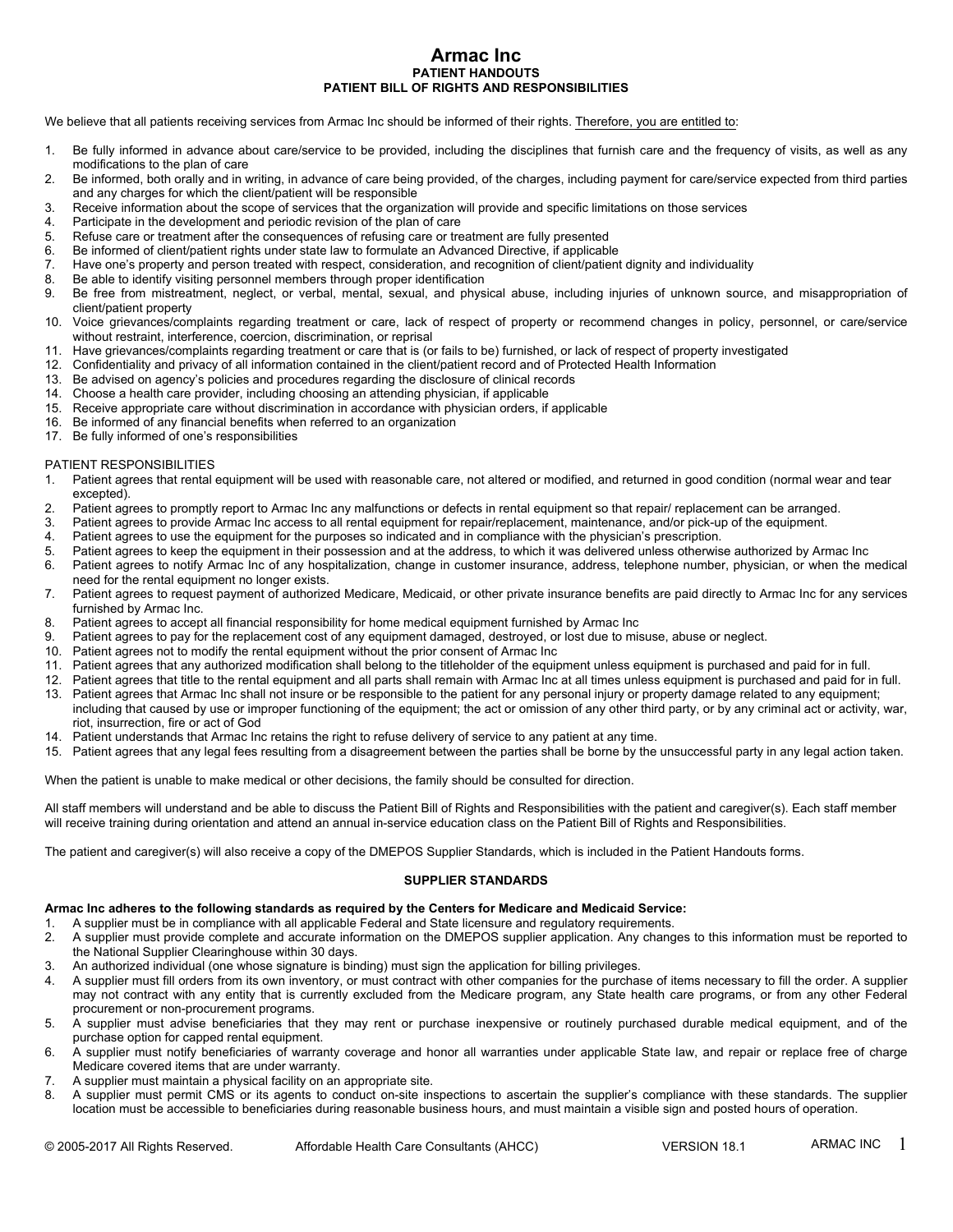- directory assistance. The exclusive use of mobile communications devices is prohibited.<br>10. A supplier must have comprehensive liability insurance in the amount of at least \$300,000 that covers both the supplier's place of
- 9. A supplier must maintain a primary business telephone listed under the name of the business in a local directory or a toll-free number available through<br>directory assistance. The exclusive use of mobile communications d 10. A supplier must maintain a primary business telephone listed under the name of the business in a local directory or a toll-free number available through<br>directory assistance. The exclusive use of mobile communications customers and employees of the supplier. If the supplier manufactures its own items, this insurance must also cover product liability and completed operations. 11. A supplier must maintain a primary business telephone listed under the name of the business in a local directory or a toll-free number available through<br>directory assistance. The exclusive use of mobile communications 2. A supplier must maintain a primary business telephone listed under the name of the business in a local directory or a toll-free number available the directory assistance. The exclusive use of mobile communications devic 13. A supplier must maintain a primary business telephone listed under the name of the business in a local directory or a toll-free number and encomproment and encomprehensive liability insurance in the amount of at least 14. A supplier must maintain a primary business telephone listed under the name of the business in a local directory or a toll-free number available through<br>directory assistance. The exclusive use of mobile communications 9. A supplier must maintain a primary business telephone listed under the name of the business in a local directory or a toll-free number available through directory assistance. The exclusive use of mobile communications d 16. A supplier must maintain a primary business telephone listed under the name of the business in a local directory or a toll-free n<br>
2 directory assistance. The exclusive use of mobile communications devices is prohibite 17. A supplier must ancept returns of substandard (less than full quality for the particulations of the supplier must have control control control control control control control control control control control control con 2. A supplier must nave comprehensive liability insurance in the amount of at least \$300,000 that covers both the supplier's place of business and all customes and employees of the supplier. If the supplier manufactures it 19. A supplier must disclose to the supplier. If the supplier manufactures its own items, this insurance must also cover product lability and completed<br>
11. A supplier must agree not to initiate telephone contact with bene
- beneficiaries in order to solicit new business.<br>12. A supplier is responsible for delivery and must instruct beneficiaries on use of Medicare covered items, and maintain proof of delivery. Face the the solicit method is the name and the interaction must instruct beneficiaries, with a few exceptions allowed. This standard prohibits suppliers in order to solicit new business.<br>
22. A supplier must answer questi
- 
- 
- rented to beneficiaries.<br>15. A supplier must accept returns of substandard (less than full quality for the particular item) or unsuitable items (inappropriate for the beneficiary at the
- time it was fitted and rented or sold) from beneficiaries.<br>A supplier must disclose these supplier standards to each beneficiary to whom it supplies a Medicare-covered item.
- 
- 
- 
- complaints must be maintained at the physical facility.<br>20. Complaint records must include: the name, address, telephone number, a summary of the complaint, and any actions taken to resolve it.
- 
- 
- 22. A supplier must have a complaint resolution produced by the Medicare statute and must institute the effection and must institute the furnish CMS any information of such any information required that and must institute 12. A supplier instance the controllation and must instruct beneficiaries on use of Medicare covered items, and minitain proof of delivery.<br>
13. A supplier must answer questions and respond to complaints of beneficiaries, a supplier billing number. The accreditation must indicate the specific products and services for which the supplier is accredited in order for the supplier to receive payment for those specific products and services Frame their three than the three than the participations. The method beneficiaries that the supplier must accept retunnance of the particle intent in the particle intent intent intent intent intent intent intent intent int From the thus fitted and rental or sold) from beneficiaries.<br>
The thus fitted and rental or sold) from beneficiaries. The supplier standards to each energies the supplier<br>
16. A supplier must disclose these supplier standa 18. A supplier must have a compliant estable must be the bulk products and supplier must have a complaints must be a supplier munthof chief all products distillibled to address beneficiary complaints that relate to these c 26. Complaint records must include: the name, address, telephone number, a summary of the complaint, and any actions ta<br>
21. A supplier must agree to furnish CMS any information required by the Medicare statute and impleme 27. A supplier must agree to furnish CMS any information required by the Medicare state.<br>22. All suppliers of DMEPOS and other items and services must be accredited by a C<br>a supplier billing number. The accreditation must 28. All suppliers of DMEPOS and other liters and services must be accredited by a CMS-approved accreditation organization in order a supplier biling number. The accreditation must indicate the specific products and service
- accredit the new supplier location for 3 months after it is operational without requiring a new site visit.<br>24. All DMEPOS supplier locations, whether owned or subcontracted, must meet the DMEPOS quality standards and be s
- bill Medicare. An accredited supplier may be denied enrollment or their enrollment may be revoked, if CMS determines that they are not in compliance with the DMEPOS quality standards.<br>25. All DMEPOS suppliers must disclose upon enrollment all products and services, including the addition of new product lines for which they are seeking 29. DMEPOS suppliers are prohibited from sharing a practice location with receive products and services for which the supplier is accredited in a propert for those specific products and services for which the supplier is a to receive payment for those specific products and services<br>
20. All DMEPOS supplier location of 3 months after it is operational without requiring a new site visit.<br>
24. All DMEPOS supplier locations, whether wwe of subco
- accreditation. If a new product line is added after enrollment, the DMEPOS supplier will be responsible for notifying the accrediting body of the new product so that the DMEPOS supplier can be re-surveyed and accredited for these new products.
- 
- 
- 
- 
- 

At Armac Inc, we want to make sure that your home medical treatment is done conveniently and safely. Many of our patients are limited in strength, or unsteady on their feet. Some are wheelchair - or bed-bound. These pages are written to give our patients some easy and helpful tips on how to make the home safe for home care.

# **Fire Safety and Prevention**

- $\triangleright$  Smoke detectors should be installed in your home. Make sure you check the batteries at least once a year.<br>If appropriate you may consider carbon monovide detectors as well. Ask your local fire department if you s
- If appropriate, you may consider carbon monoxide detectors as well. Ask your local fire department if you should have one in your home.
- $\triangleright$  Have a fire extinguisher in your home, and have it tested regularly to make sure it is still charged and in working order.
- Have a plan for escape in the event of a fire. Discuss this plan with your family.
- > If you use oxygen in your home, make sure you understand the hazards of smoking near oxygen. Review the precautions. If you aren't sure, ask your oxygen provider what they are.
- $\triangleright$  If you are using electrical medical equipment, make sure to review the instruction sheets for that equipment. Read the section on electrical safety.

# **Electrical Safety**

- $\triangleright$  Make sure that all medical equipment is plugged into a properly grounded electrical outlet.
- If you have to use a three-prong adapter, make sure it is properly installed by attaching the ground wire to the plug outlet screw.
- $\triangleright$  Use only good quality outlet "extenders" or "power strips" with internal Circuit breakers. Don't use cheap extension cords.

# **Safety in the Bathroom**

Because of the smooth surfaces, the bathroom can be a very dangerous place, especially for persons who are unsteady.

- $\triangleright$  Use non-slip rugs on the floor to prevent slipping.
- Install a grab-bar on the shower wall, and non-slip footing strips inside the tub or shower.
- $\triangleright$  Ask your medical equipment provider about a shower bench you can sit on in the shower.
- $\triangleright$  If you have difficulty sitting and getting up, ask about a raised toilet seat with arm supports to make it easier to get on and off the commode.
- If you have problems sensing hot and cold, you should consider lowering the temperature setting of your water heater so you don't accidentally scald yourself without realizing it.

# **Safety in the Bedroom**

It's important to arrange a safe, well-planned and comfortable bedroom since a lot of your recuperation and home therapy may occur there.

- ▶ Ask your home medical provider about a hospital bed. These beds raise and lower so you can sit up, recline, and adjust your knees. A variety of tables and supports are also available so you can eat, exercise, and read in bed.
- Bed rails may be a good idea, especially if you have a tendency to roll in bed at night.
- $\triangleright$  If you have difficulty walking, inquire about a bedside commode so you don't have to walk to the bathroom to use the toilet.
- Make sure you can easily reach the light switches, and other important things you might need through the day or night.
- $\triangleright$  Install night-lights to help you find your way in the dark at night.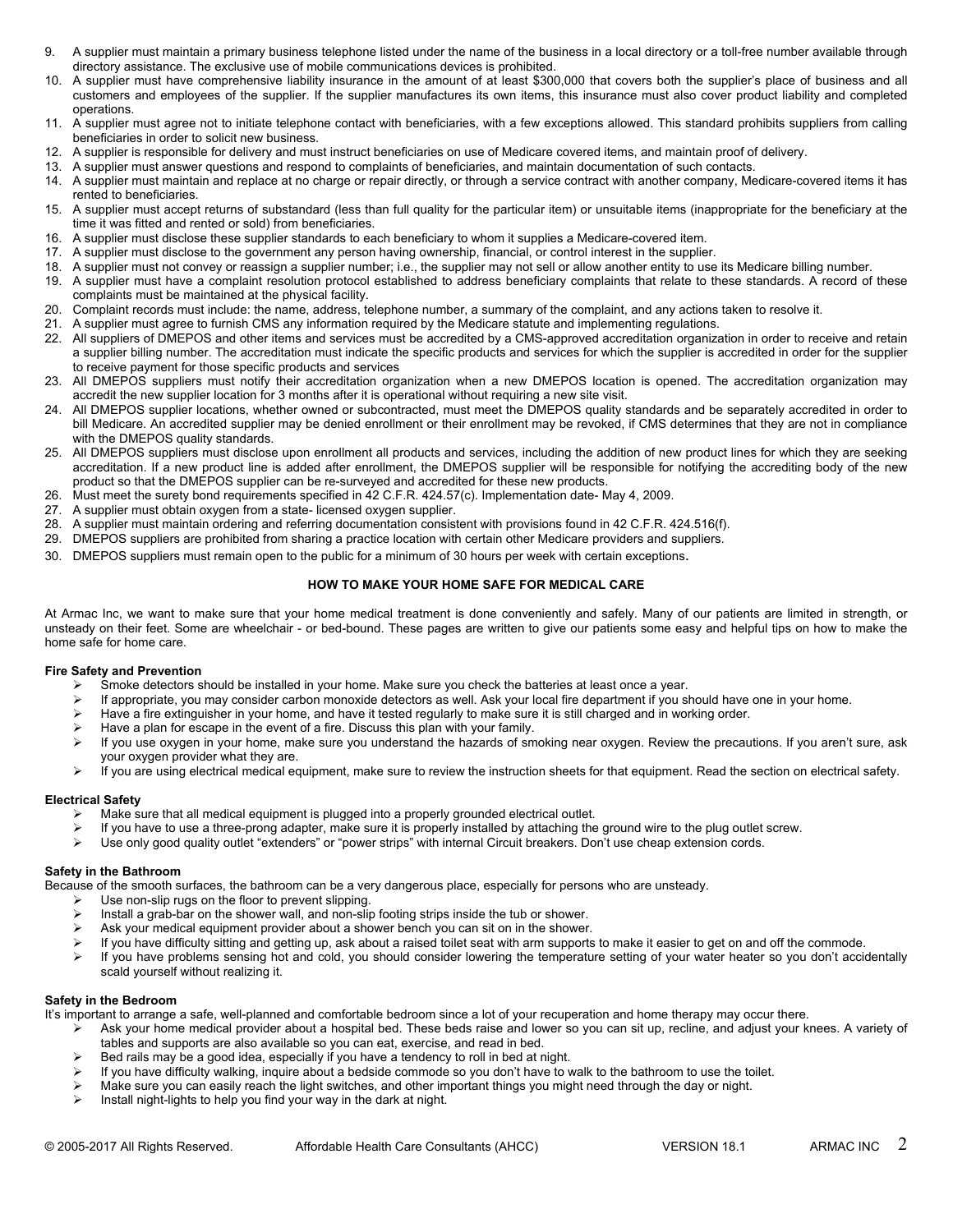$\triangleright$  If you are using an IV pole for your IV or enteral therapy, make sure that all furniture, loose carpets, and electrical cords are out of the way so you do not trip and fall while walking with the pole.

## **Safety in the Kitchen**

Your kitchen should be organized so you can easily reach and use the common items, especially during your recuperation while you are still a bit weak:

- $\triangleright$  Have a friend or health care worker remove all common small appliances and utensils from cabinets, and place them on your counters where you can easily use them.
- Have a chair brought into the kitchen to the counter work area if you have difficulty standing.
- $\triangleright$  Make sure you are careful lifting pots and pans. Not only might they be hot, but they can be heavy as well. Use padded mitts to firmly grasp pans and pots on both sides.
- Ask your kitchen or hardware store about utensils for manually impaired or arthritic persons, including:
	- Basic electric can openers
	- Bottle and jar openers
	- Large-handled utensils
- ▶ When working at your stove, be very careful that intravenous, tube feeding tubing, or oxygen tubing do not hang over the heat. They can be flammable.

## **Getting Around Safely**

If you are now using assistant devices for ambulating (walking), here are some key points:

- $\triangleright$  Install permanent or temporary guardrails on stairs to give you additional support if you are using a cane or are unsteady.
- If you are using a walker, make sure that furniture and walkways are arranged to give you enough room.<br>If you are using a walker or wheelchair, you may need a ramp for getting into or out of the bouse. Raming
- If you are using a walker or wheelchair, you may need a ramp for getting into or out of the house. Ramps can be purchased ready-made, or may be constructed for you. Talk to your home medical equipment provider about available options.

#### **What To Do If You Get Hurt …** In case of emergency, contact: Fire, Police, Ambulance: **911**

| Hospital:                   | Phone: |
|-----------------------------|--------|
| Home Care Agency:           | Phone: |
| Doctor:                     | Phone: |
| Armac IncPhone 888-422-3044 |        |

If you have any questions about safety that aren't in this booklet, please call us and we will be happy to give you recommendations for your individual needs.

# **HIPAA PRIVACY NOTICE**

THIS NOTICE DESCRIBES HOW MEDICAL INFORMATION ABOUT YOU MAY BE USED AND DISCLOSED AND HOW YOU CAN GET ACCESS TO THIS INFORMATION. PLEASE REVIEW IT CAREFULLY.

## OUR COMMITMENT TO YOUR PRIVACY

It is our duty to maintain the privacy and confidentiality of your protected health information (PHI). We will create records regarding your and the treatment and service we provide to you. We are required by law to maintain the privacy of your PHI, which includes any individually identifiable information that we obtain from you or others that relates to your past, present or future physical or mental health, the health care you have received, or payment for your health care. We will share protected health information with one another, as necessary, to carry out treatment, payment or health care operations relating to the services to be rendered at the Pharmacy.

As required by law, this notice provides you with information about your rights and our legal duties and privacy practices with respect to the privacy of PHI. This notice also discusses the uses and disclosures we will make of your PHI. We must comply with the provisions of this notice as currently in effect, although we reserve the right to change the terms of this notice from time to time and to make the revised notice effective for all PHI we maintain. You can always request a written copy of our most current privacy notice from our Privacy Officer.

#### PERMITTED USES AND DISCLOSURES

We can use or disclose your PHI for purposes of treatment, payment and health care operations. For each of these categories of uses and disclosures, we have provided a description and an example below. However, not every particular use or disclosure in every category will be listed.

Treatment means providing services as ordered by your physician. Treatment also includes coordination and consultations with other health care providers relating to your care and referrals for health care from one health care provider to another. We may also disclose PHI to outside entitles performing other services related to your treatment such as hospital, diagnostic laboratories, home health or hospice agencies, etc.

Payment means the activities we undertake to obtain reimbursement for the health care provided to you, including billing, collections, claims management, prior approval, determinations of eligibility and coverage and other utilization review activities. Federal or state law may require us to obtain a written release from you prior to disclosing certain specially protected PHI for payment purposes, and we will ask you to sign a release when necessary under applicable law.

Health care operations means the support functions of the Pharmacy, related to treatment and payment, such as quality assurance activities, case management, receiving and responding to patient comments and complaints, physician reviews, compliance programs, audits, business planning, development, management and administrative activities. We may use your PHI to evaluate the performance of our staff when caring for you. We may also combine PHI about many patients to decide what additional services we should offer, what services are not needed, and whether certain new treatments are effective. We may also disclose PHI for review and learning purposes. In addition, we may remove information that identifies you so that others can use the de-identified information to study health care and health care delivery without learning who you are.

# OTHER USES AND DISCLOSURES OF PROTECTED HEALTH INFORMATION

We may also use your PHI in the following ways:

To provide appointment reminders for treatment or medical care.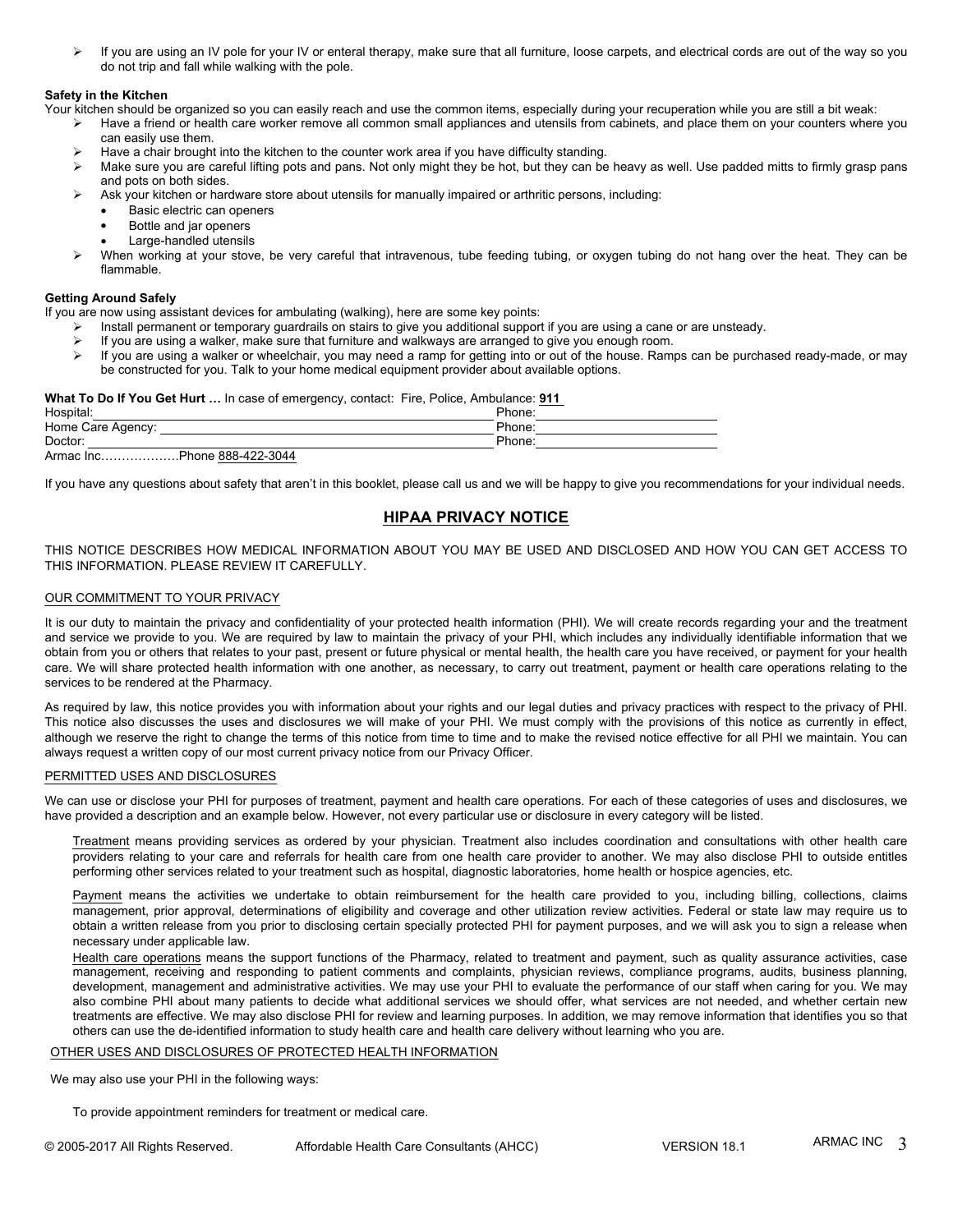To tell you about or recommend possible treatment alternatives or other health-related benefits and services that may be of interest to you.

To disclose to your family or friends or any other individual identified by you to the extent directly related to such person's involvement in your care or the payment for your care. We may use or disclose your PHI to notify, or assist in the notification of, a family member, a personal representative, or another person responsible for your care, of your location, general condition or death. If you are available, we will give you an opportunity to object to these disclosures, and we will not make these disclosures if you object. If you are not available, we will determine whether a disclosure to your family or friends is in your best interest, taking into account the circumstances and based upon our professional judgment.

When permitted by law, we may coordinate our uses and disclosures of PHI with public or private entities authorized by law or by charter to assist in disaster relief efforts.

We will allow your family and friends to act on your behalf to pickup filled prescriptions, medical supplies, X-rays, and similar forms of PHI, when we determine, in our professional judgment, that it is in your best interest to make such disclosures.

We may contact you as part of our fundraising and marketing efforts as permitted by applicable law. You have the right to opt out of receiving such fundraising communications.

We may use or disclose your PHI for research purposes, subject to the requirements of applicable law. For example, a research project may involve comparisons of the health and recovery of all patients who received a particular medication. All research projects are subject to a special approval process which balances research needs with a patient's need for privacy. When required, we will obtain a written authorization from you prior to using your health information for research.

We will use or disclose PHI about you when required to do so by applicable law.

In accordance with applicable law, we may disclose your PHI to your employer if we are retained to conduct an evaluation relating to medical surveillance of your workplace or to evaluate whether you have a work-related illness or injury. You will be notified of these disclosures by your employer or the Pharmacy as required by applicable law.

Note: incidental uses and disclosures of PHI sometimes occur and are not considered to be a violation of your rights. Incidental uses and disclosures are by-products of otherwise permitted uses or disclosures which are limited in nature and cannot be reasonably prevented.

# SPECIAL SITUATIONS

Subject to the requirements of applicable law, we will make the following uses and disclosures of your PHI:

- Organ and Tissue Donation. If you are an organ donor, we may release PHI to organizations that handle organ procurement or transplantation as necessary to facilitate organ or tissue donation and transplantation.
- Military and Veterans. If you are a member of the Armed Forces, we may release PHI about you as required by military command authorities. We may also release PHI about foreign military personnel to the appropriate foreign military authority.
- Worker's Compensation. We may release PHI about you for programs that provide benefits for work-related injuries or illnesses.
- Public Health Activities. We may disclose PHI about you for public health activities, including disclosures:
	- to prevent or control disease, injury or disability;
	- to report births and deaths;
	- to report child abuse or neglect;
	- to persons subject to the jurisdiction of the Food and Drug Administration (FDA) for activities related to the quality, safety, or effectiveness of FDAregulated products or services and to report reactions to medications or problems with products;
	- to notify a person who may have been exposed to a disease or may be at risk for contracting or spreading a disease or condition;
	- to notify the appropriate government authority if we believe that an adult patient has been the victim of abuse, neglect or domestic violence. We will only make this disclosure if the patient agrees or when required or authorized by law.
- Health Oversight Activities. We may disclose PHI to federal or state agencies that oversee our activities (e.g., providing health care, seeking payment, and civil rights).
- Lawsuits and Disputes. If you are involved in a lawsuit or a dispute, we may disclose PHI subject to certain limitations.
- Law Enforcement. We may release PHI if asked to do so by a law enforcement official:
	- In response to a court order, warrant, summons or similar process;
	- To identify or locate a suspect, fugitive, material witness, or missing person;
	- About the victim of a crime under certain limited circumstances;
	- About a death we believe may be the result of criminal conduct;
	- About criminal conduct on our premises; or
	- In emergency circumstances, to report a crime, the location of the crime or the victims, or the identity, description or location of the person who committed the crime.

Coroners, Medical Examiners and Funeral Directors. We may release PHI to a coroner or medical examiner. We may also release PHI about patients to funeral directors as necessary to carry out their duties.National Security and Intelligence Activities. We may release PHI about you to authorized federal officials for intelligence, counterintelligence, other national security activities authorized by law or to authorized federal officials so they may provide protection to the President or foreign heads of state.

Inmates. If you are an inmate of a correctional institution or under the custody of a law enforcement official, we may release PHI about you to the correctional institution or law enforcement official. This release would be necessary (1) to provide you with health care; (2) to protect your health and safety or the health and safety of others; or (3) for the safety and security of the correctional institution.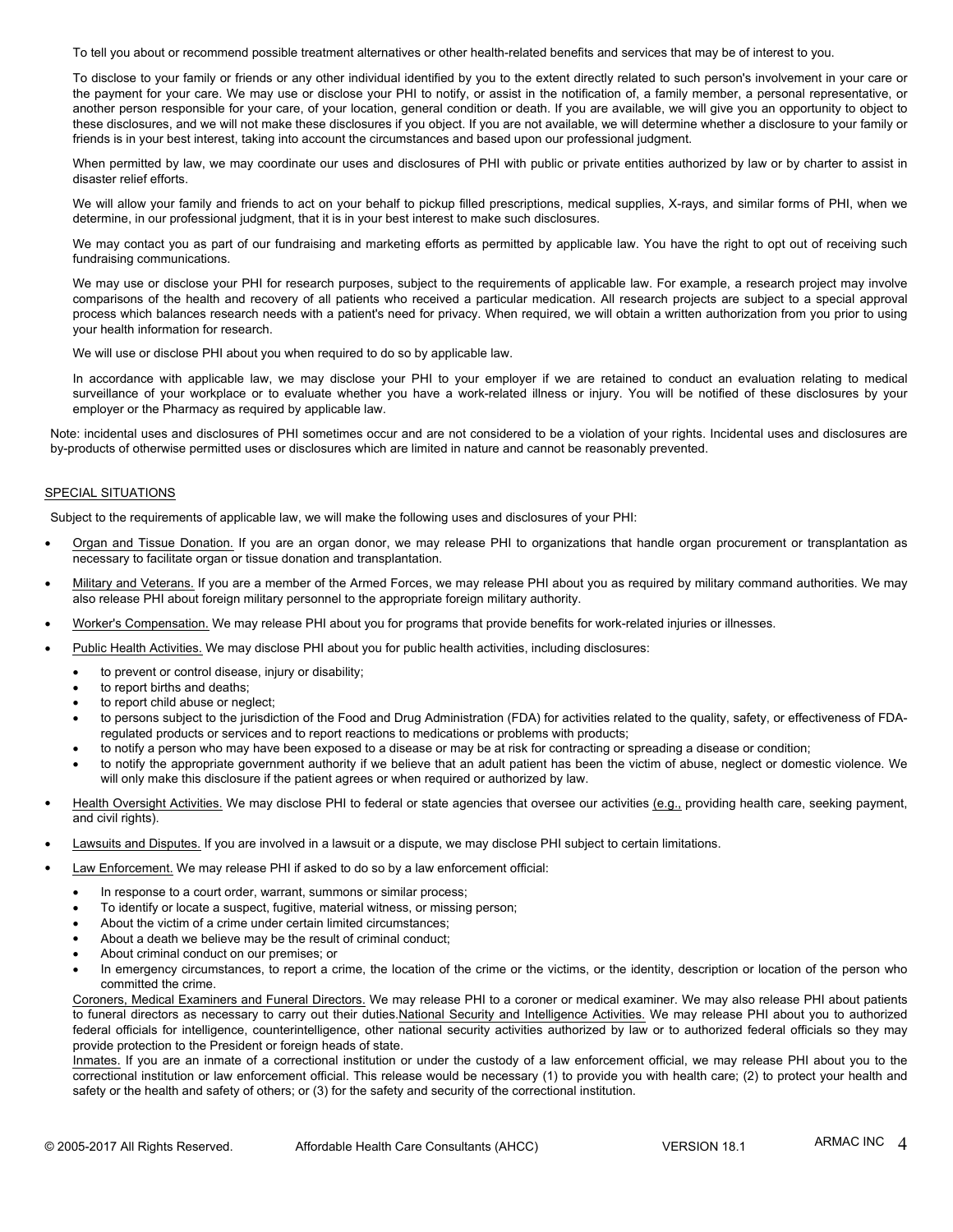Serious Threats. As permitted by applicable law and standards of ethical conduct, we may use and disclose PHI if we, in good faith, believe that the use or disclosure is necessary to prevent or lessen a serious and imminent threat to the health or safety of a person or the public or is necessary for law enforcement authorities to identify or apprehend an individual.

Note: HIV-related information, genetic information, alcohol and/or substance abuse records, mental health records and other specially protected health information may enjoy certain special confidentiality protections under applicable state and federal law. Any disclosures of these types of records will be subject to these special protections.

## OTHER USES OF YOUR HEALTH INFORMATION

Certain uses and disclosures of PHI will be made only with your written authorization, including uses and/or disclosures: (a) of psychotherapy notes (where appropriate); (b) for marketing purposes; and (c) that constitute a sale of PHI under the Privacy Rule. Other uses and disclosures of PHI not covered by this notice or the laws that apply to us will be made only with your written authorization. You have the right to revoke that authorization at any time, provided that the revocation is in writing, except to the extent that we already have taken action in reliance on your authorization.

## YOUR RIGHTS

- 1. You have the right to request restrictions on our uses and disclosures of PHI for treatment, payment and health care operations. However, we are not required to agree to your request unless the disclosure is to a health plan in order to receive payment, the PHI pertains solely to your health care items or services for which you have paid the bill in full, and the disclosure is not otherwise required by law. To request a restriction, you may make your request in writing to the Privacy Officer. (i) for intermapy, except to the extent that we enterdy have taken addon in renance on your adutohzation.<br>HTS<br>are the right to request tenstes the disclosure is to a health plan in order to receive payment, the PHI pertain
- 2. You have the right to reasonably request to receive confidential communications of your PHI by alternative means or at alternative locations. To make such a request, you may submit your request in writing to the Privacy Officer.
- 3. You have the right to inspect and copy the PHI contained in our Pharmacy records, except:
	- been separated from the rest of your medical record);
	- (ii) for information compiled in reasonable anticipation of, or for use in, a civil, criminal, or administrative action or proceeding;
	- (iii) for PHI involving laboratory tests when your access is restricted by law;
	- (iv) if you are a prison inmate, and access would jeopardize your health, safety, security, custody, or rehabilitation or that of other inmates, any officer, employee, or other person at the correctional institution or person responsible for transporting you;
	- (v) if we obtained or created PHI as part of a research study, your access to the PHI may be restricted for as long as the research is in progress, provided that you agreed to the temporary denial of access when consenting to participate in the research;
	- (vi) for PHI contained in records kept by a federal agency or contractor when your access is restricted by law; and
	- (vii) for PHI obtained from someone other than us under a promise of confidentiality when the access requested would be reasonably likely to reveal the source of the information.

In order to inspect or obtain a copy your PHI, you may submit your request in writing to the Medical Records Custodian. If you request a copy, we may charge you a fee for the costs of copying and mailing your records, as well as other costs associated with your request. (v) if we obtained or created PHI as part of a research study, your access to the PHI may be restricted for as long as the research is in progress, provided that you agreed to the remporary denial of access when conserting

We may also deny a request for access to PHI under certain circumstances if there is a potential for harm to yourself or others. If we deny a request for access for this purpose, you have the right to have our denial reviewed in accordance with the requirements of applicable law.

- the subject of the request:
	- (i) was not created by us, unless you provide a reasonable basis to believe that the originator of PHI is no longer available to act on the requested amendment;
	- (ii) is not part of your medical or billing records or other records used to make decisions about you;
	- (iii) is not available for inspection as set forth above; or
	- (iv) is accurate and complete.

In any event, any agreed upon amendment will be included as an addition to, and not a replacement of, already existing records. In order to request an amendment to your PHI, you must submit your request in writing to Medical Record Custodian at our Pharmacy, along with a description of the reason for your request. 4. You have the right to request an annendment to your PHI but we may deny your request for amendment, it we determine that the PHI is no longer available to act on the<br>
frequested amendment;<br>
(i) was not created by us, un (i) was not created by us, unless you provide a reasonable basis to believe that the origin<br>requested amendment;<br>(ii) is not part of your medical or billing records or other records used to make decisions about<br>(iii) is n requested amendment;<br>
(ii) is not part of your medical or billing records or other records used to make decisions about you<br>
(iii) is not available for inspection as set forth above; or<br>
(iv) is accurate and complete.<br>
ent (ii) is not part of your medical or billing records or oth<br>
(iii) is not available for inspection as set forth above; c<br>
(iv) is accurate and complete.<br>
ent, any agreed upon amendment will be included as<br>
nt to your PHI,

- request, except for disclosures:
	-
	-
	-
	- (v) to persons involved in your care or for other notification purposes as provided by law;
	- (vi) for national security or intelligence purposes as provided by law;
	- (vii) to correctional institutions or law enforcement officials as provided by law;
	- (viii)as part of a limited data set as provided by law.

To request an accounting of disclosures of your PHI, you must submit your request in writing to the Privacy Officer at our Pharmacy. Your request must state a specific time period for the accounting (e.g., the past three months). The first accounting you request within a twelve (12) month period will be free.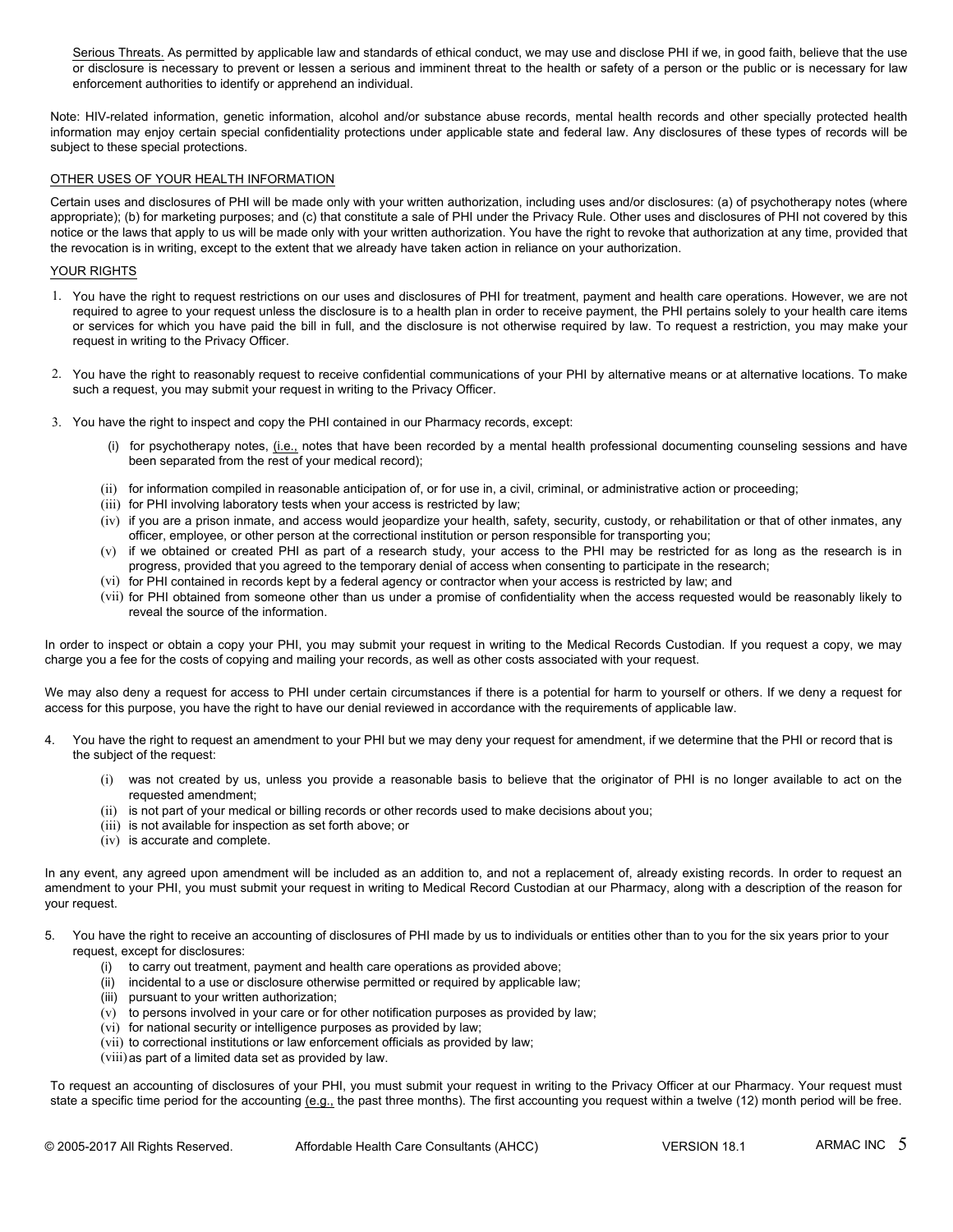For additional accountings, we may charge you for the costs of providing the list. We will notify you of the costs involved, and you may choose to withdraw or modify your request at that time before any costs are incurred. For additional accountings, we may charge you for the costs of providing the list. We will notify you of the costs involved, and you may choose to withdraw<br>or modify your request at that time before any costs are incurred.

## COMPLAINTS

If you believe that your privacy rights have been violated, you should immediately contact the company Privacy Officer. We will not take action against you for filing a complaint. You also may file a complaint with the Secretary of the U. S. Department of Health and Human Services, 200 Independence Ave. S.W., Washington D.0 20201.

# **EMERGENCY PLANNING FOR THE HOME CARE PATIENT**

This pamphlet has been provided by Armac Inc to help you plan your actions in case there is a natural disaster where you live. Many areas of the United States are prone to natural disasters like hurricanes, tornadoes, floods, and earthquakes.

Every patient receiving care or services in the home should think about what they would do in the event of an emergency. Our goal is to help you plan so that we can try to provide you with the best, most consistent service we can during the emergency.

#### **Know What to Expect**

If you have recently moved to this area, take the time to find out what types of natural emergencies have occurred in the past, and what types might be expected.

Find out what, if any, time of year these emergencies are more prevalent.

Find out when you should evacuate, and when you shouldn't.

Your local Red Cross, local law enforcement agencies, local news and radio stations usually provide excellent information and tips for planning.

#### **Know Where to Go**

One of the most important pieces of information you should know is the location of the closest emergency shelter.

These shelters are opened to the public during voluntary and mandatory evaluation times. They are usually the safest place for you to go, other than a friend or relative's home in an unaffected area.

#### **Know What to Take with You**

If you are going to a shelter, there will be restrictions on what items you can bring with you. Not all shelters have adequate storage facilities for medications that need refrigeration.

We recommend that you call ahead and find out which shelter in your area will let you bring your medications and medical supplies, in addition, let them *know if you will be using medical equipment that requires an electrical outlet.*

During our planning for a natural emergency, we will contact you and deliver, if possible, at least one week's worth of medication and supplies. Bring all your medications and supplies with you to the shelter.

# **Reaching Us if There Are No Phones**

How do you reach us during a natural emergency if the phone lines don't work? How would you contact us? If there is warning of the emergency, such as a hurricane watch, we will make every attempt to contact you and provide you with the number of our cellular phone. (Cellular phones frequently work even when the regular land phone lines do not.)

If you have no way to call our cellular phone, you can try to reach us by having someone you know call us from his or her cellular phone. (Many times cellular phone companies set up communication centers during natural disasters. If one is set up in your area, you can ask them to contact us.)

If the emergency was unforeseen, we will try to locate you by visiting your home, or by contacting your home nursing agency. If travel is restricted due to damage from the emergency, we will try to contact you through local law enforcement agencies.

#### **An Ounce of Prevention...**

We would much rather prepare you for an emergency ahead of time than wait until it has happened and then send you the supplies you need.

To do this, we need for you to give us as much information as possible before the emergency. We may ask you for the name and phone number of a close family member, or a close friend or neighbor. We may ask you where you will go if an emergency occurs. Will you go to a shelter, or a relative's home? If your doctor has instructed you to go to a hospital, which one is it?

Having the address of your evacuation site, if it is in another city, may allow us to service your therapy needs through another company.

# **Helpful Tips**

- $\geq$  Get a cooler and ice or freezer gel-packs to transport your medication.<br>
Get all of your medication information and teaching modules together a
- Get all of your medication information and teaching modules together and take them with you if you evacuate.
- Pack one week's worth of supplies in a plastic-lined box or waterproof tote bag or tote box. Make sure the seal is watertight.
- Make sure to put antibacterial soap and paper towels into your supply kit.
- If possible, get waterless hand disinfectant from Armac Inc or from a local store. It comes in very handy if you don't have running water.
- $\triangleright$  If you are going to a friend or relative's home during evacuation, leave their phone number and address with Armac Inc and your home nursing agency.
- ▶ When you return to your home, contact your home nursing agency and Armac Inc so we can visit and see what supplies you need.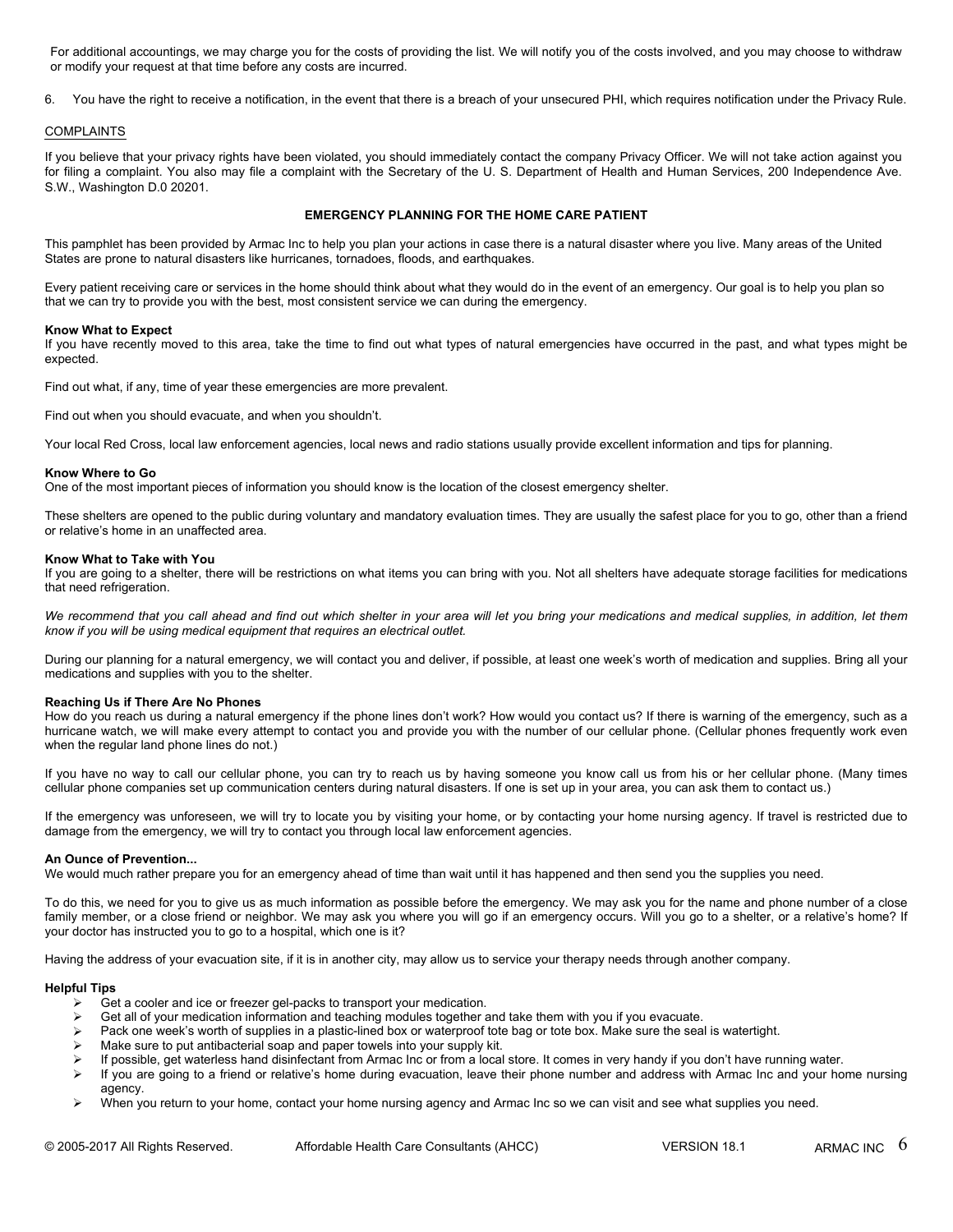# **For More information**

There is much more to know about planning for and surviving during a natural emergency or disaster. Review the information form FEMA http://www.fema.gov/areyouready/emergency\_planning.shtm. The information includes:

Get informed about hazards and emergencies that may affect you and your family.

- Develop an emergency plan.
	- Collect and assemble disaster supplies kit, which should include:<br> **Collect and assemble disaster supplies kit, which should include:** 
		- Three-day supply of non-perishable food.
			- o Three-day supply of water one gallon of water per person, per day.
			- o Portable, battery-powered radio or television and extra batteries.
			- o Flashlight and extra batteries.
			- o First aid kit and manual.
			- o Sanitation and hygiene items (moist towelettes and toilet paper).
			- o Matches and waterproof container.
			- o Whistle.<br>o Extra clo
			- Extra clothing.
			- o Kitchen accessories and cooking utensils, including a can opener.
			- o Photocopies of credit and identification cards.
			- o Cash and coins.
			- o Special needs items, such as prescription medications, eye glasses, contact lens solutions, and hearing aid batteries.
			- o Items for infants, such as formula, diapers, bottles, and pacifiers.
			- o Other items to meet your unique family needs.
- Learn where to seek shelter from all types of hazards.
- Identify the community warning systems and evacuation routes.
- Include in your plan required information from community and school plans.
- Learn what to do for specific hazards. · Practice and maintain your plan.

#### **An Important Reminder!!**

*During any emergency situation, if you are unable to contact our company and you are in need of your prescribed medication, equipment or supplies, you must go to the nearest emergency room or other treatment facility for treatment.* 

# **MAKING DECISIONS ABOUT YOUR HEALTH CARE**

*Advance Directives* are forms that say, in advance, what kind of treatment you want or don't want under serious medical conditions. Some conditions, if severe, may make you unable to tell the doctor how you want to be treated at that time. Your Advance Directives will help the doctor to provide the care you would wish to have.

Most hospitals and home health organizations are required to provide you with information on Advance Directives. Many are required to ask you if you already have Advance Directives prepared.

This pamphlet has been designed to give you information and may help you with important decisions. Laws regarding Advance Directives vary from state to state. We recommend that you consult with your family, close friends, your physician, and perhaps even a social worker or lawyer regarding your individual needs and what may benefit you the most.

# **What Kinds Of Advance Directives Are There?**

There are two basic types of Advance Directives available. One is called a Living Will. The other is called a Durable Power of Attorney.

A Living Will gives information on the kind of medical care you want (or do not want) become terminally ill and unable to make your own decision.

- It is called a "Living" Will because it takes effect while you are living.
- > Many states have specific forms that must be used for a Living Will to be considered legally binding. These forms may be available from a social services office, law office, or possibly a library.
- $\triangleright$  In some states, you are allowed to simply write a letter describing what treatments you want or don't want.
- $\triangleright$  In all cases, your Living Will must be signed, witnessed, and dated. Some states require verification.

A Durable Power of Attorney is a legal agreement that names another person (frequently a spouse, family member, or close friend) as an *agent* or *proxy.*  This person would then be make medical decisions for you if you should become unable to make them for yourself. A Durable Power of Attorney can also include instructions regarding specific treatments that want or do not want in the event of serious illness.

#### **What Type of Advance Directive is Best for Me?**

This is not a simple question to answer. Each individual's situation and preferences are unique.

- For many persons, the answer depends on their specific situation, or personal desires for their health care.
- Sometimes the answer depends on the state in which you live. In some states, it is better to have one versus the other.<br>Many times you can have both either as separate forms or as a single combined form
- Many times you can have both, either as separate forms or as a single combined form.

# **What Do I Do If I Want An Advance Directive?**

- First, consult with your physician's office or home care agency about where to get information specific for your state.<br>
Sonce you have discussed the options available, consult with any family members or friends who may b
- Once you have discussed the options available, consult with any family members or friends who may be involved in your medical care. This is extremely important if you have chosen a friend or family member as your "agent" in the Durable Power of Attorney.
- $\triangleright$  Be sure to follow all requirements in your state for your signature, witness signature, notarization (if required), and filing.
- $\triangleright$  You should provide copies of your Advance Directive(s) to people you trust, such as close family members, friends and/or caregiver(s). The original document should be filed in a secure location known to those to whom you give copies.
- $\triangleright$  Keep another copy in a secure location; if you have a lawyer, he or she will keep a copy as well.

# **How Does My Health Care Team Know I Have an Advance Directive?**

You must tell them. Many organizations and hospitals are required to ask you if you have one. Even so, it is a good idea to tell your physicians and nurses that you have an Advance Directive, and where the document can be found.